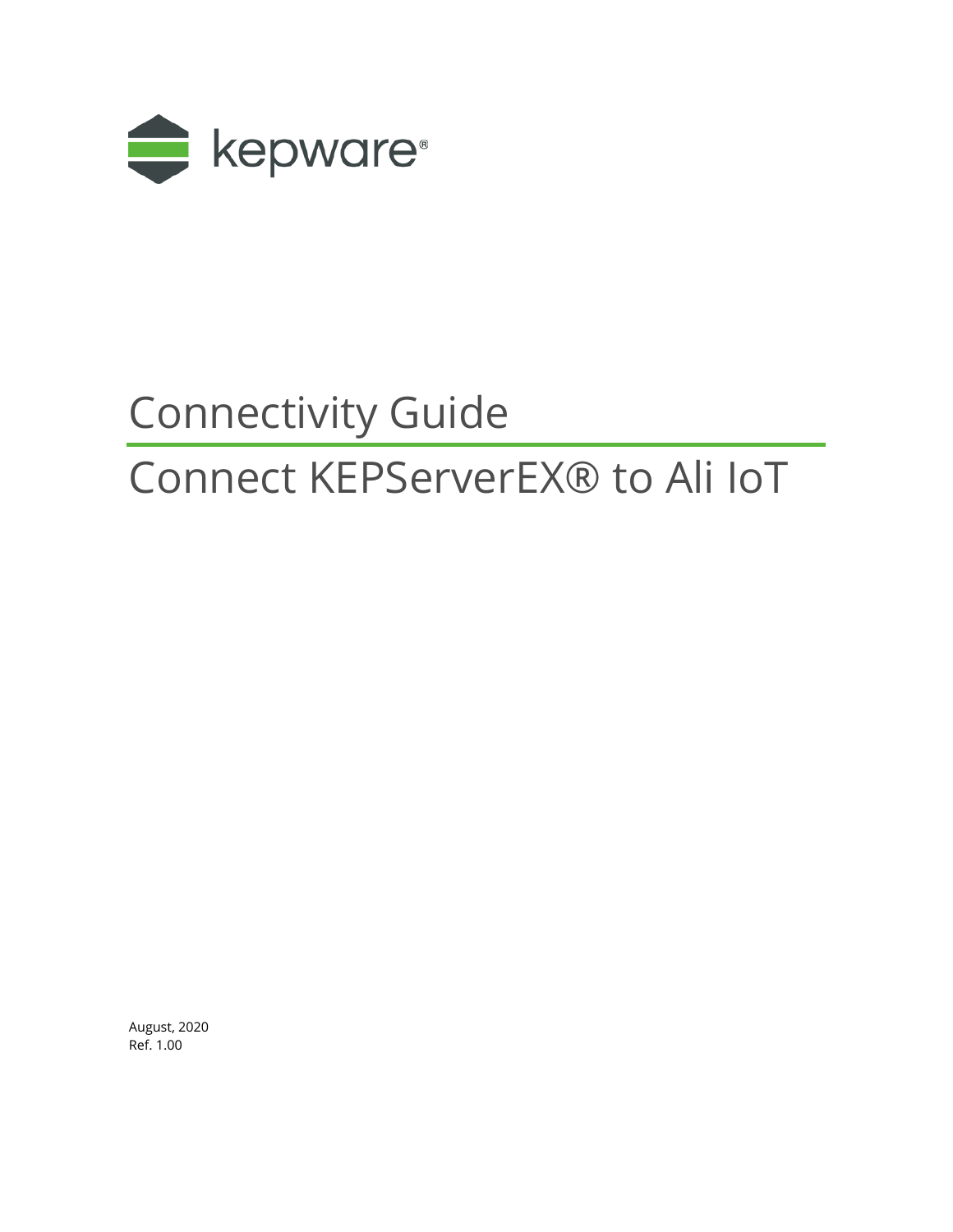### **1. Overview**

This document explores how to configure an MQTT Client Agent within the IoT Gateway Plug-In for KEPServerEX to send data to Ali IoT. The connection can be made using MQTT over Transmission Control Protocol (TCP) and MQTT over Transport Layer Security (TLS).

**Note**: Before connecting KEPServerEX to Ali IoT via MQTT, ensure appropriate Ali IoT product and device configuration, getting ProductKey, DeviceName, DeviceSecret, and root CA certificate ready. Find this information on the console page of the website: [https://iot.console.aliyun.com.](https://iot.console.aliyun.com/)

## **2. Configure the Agent for MQTT over TCP**

- 1. Launch KEPServerEX and use the left panel to locate the IoT Gateway Plug-In.
- 2. Located and select the MQTT Client Agent.
- 3. Right-click and select **Create…**.
- 4. Set the following parameters:
	- a. MQTT Broker URL has the format of tcp://\${YourProductKey}.iot-asmqtt.\${region}.aliyuncs.com:1883
	- b. MQTT Broker Topic has the format of /\${YourProductKey}/\${YourDeviceName}/\${CustomizedString}

Property Editor - IoT Gateway.Aliyun

| <b>Property Groups</b>                                         | <b>MQTT Broker</b><br>Ξ    |                                                             |  |
|----------------------------------------------------------------|----------------------------|-------------------------------------------------------------|--|
| General                                                        | URL                        | tcp://Xlabolkgxcq.iot-as-mqtt.cn-shanghai.aliyuncs.com:1883 |  |
| <b>Client</b>                                                  | <b>Topic</b>               | /Xlabolkgxcq/Shanghai/iotgateway                            |  |
| Message<br>Security<br>Last Will<br>Subscriptions<br>Licensing | <b>Publish</b>             |                                                             |  |
|                                                                | QoS                        | 1 (At least once)                                           |  |
|                                                                | Rate (ms)                  | 10000                                                       |  |
|                                                                | Format                     | Narrow Format                                               |  |
|                                                                | Max Events per Publish     | 1000                                                        |  |
|                                                                | Transaction timeout in (s) | 5                                                           |  |

- c. Inside Credentials, specify Client ID in the format of \${clientId}|securemode=3,signmethod=hmacsha1| for TCP Connection \${clientId}|securemode=2,signmethod=hmacsha1| for TLS Connection **Tip**: {clientId} is customizable in KEPServerEX, but "Kepware" is used in this guide.
- d. For inside credentials, specify user name in the format of \${YourDeviceName}&\${YourProductKey}

| <b>Property Groups</b>               | <b>Credentials</b><br>÷.   |                                                                   |  |
|--------------------------------------|----------------------------|-------------------------------------------------------------------|--|
| General                              | Client ID                  | Kepware securemode=3,signmethod=hmacsha1 <br>Shanghai&Xlabolkgxcq |  |
| Client<br>Message<br><b>Security</b> | Username                   |                                                                   |  |
|                                      | Password                   | ********                                                          |  |
|                                      | <b>E</b> TLS Configuration |                                                                   |  |
| Last Will                            | <b>TLS Version</b>         | v1.2                                                              |  |
| Subscriptions                        | <b>Client Certificate</b>  | <b>Disable</b>                                                    |  |
| Licensing                            |                            |                                                                   |  |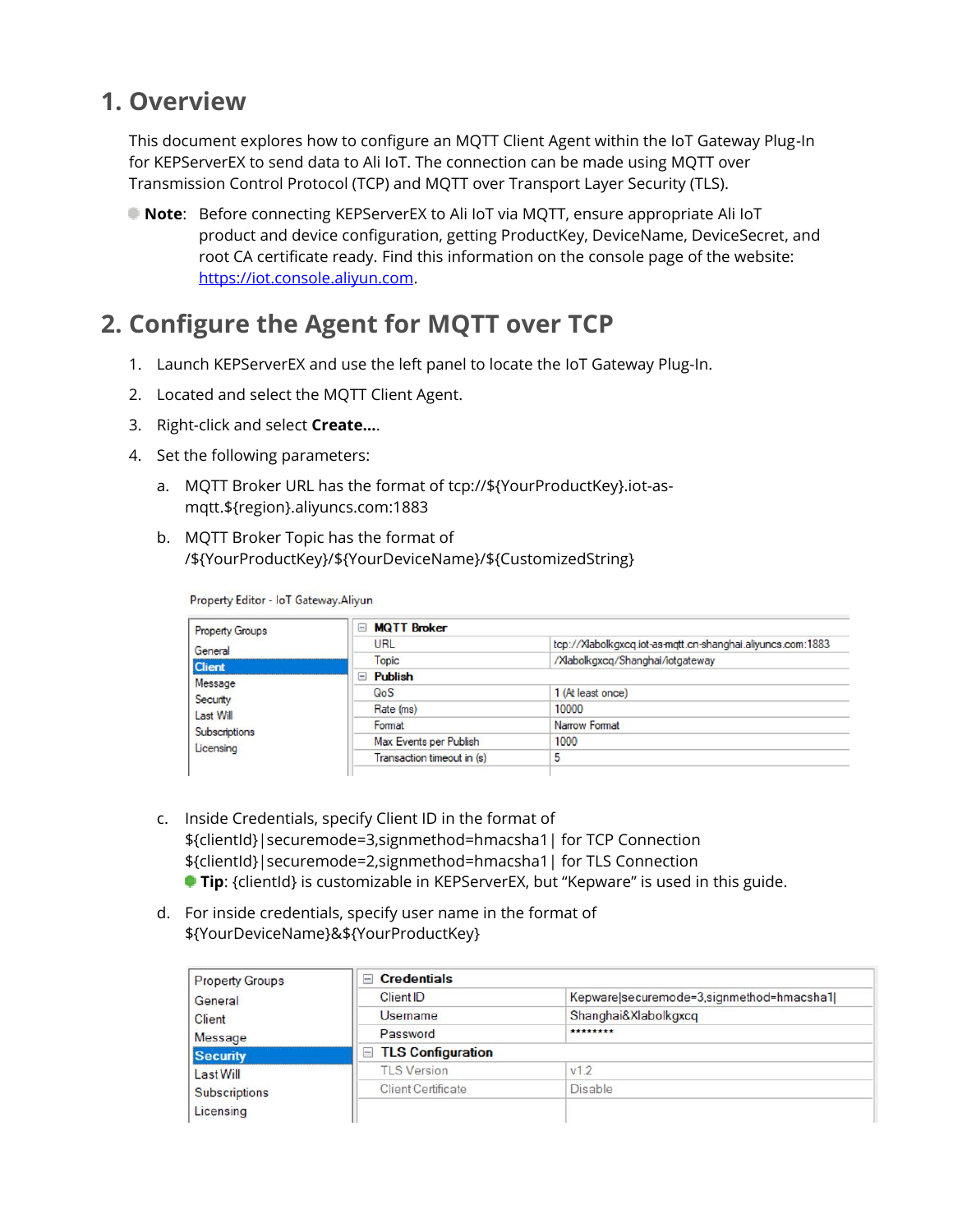e. For inside credentials, the password must be calculated by HMACSHA1 algorithm. **Note**: Ali IoT provides a tool to generate a password. The same password can be used for the TCP and TLS connections.

| productKey:             |  |  |  |
|-------------------------|--|--|--|
| deviceName: Shanghai    |  |  |  |
| deviceSecret:           |  |  |  |
| timestamp:              |  |  |  |
| clientId: Kepware       |  |  |  |
| method: hmacsha1 $\sim$ |  |  |  |
| Generate<br>password:   |  |  |  |
| password:               |  |  |  |

- 5. Set and Enable this MQTT Client Agent.
- 6. Verify it displays as connecting to Ali IoT.

| Date                     | Time    | Source              | Event                                                                                                         |
|--------------------------|---------|---------------------|---------------------------------------------------------------------------------------------------------------|
| $\dot{\bm{0}}$ 2020/6/16 | 7:34:57 | KEPServerEX\Runtime | MQTT agent 'Ali_IoT_TCP' is connected to broker 'tcp://Xlabolkgxcq.iot-as-mgtt.cn-shanghai.aliyuncs.com:1883' |

#### 7. Verify data is received in Ali IoT.

| MessageID                          | 1272673999763293185 复制                                                                                                                                                                                                                                                                                                                                                                                                                                                                                                                                                                                                                                                                                                                                                                                                                   |    |
|------------------------------------|------------------------------------------------------------------------------------------------------------------------------------------------------------------------------------------------------------------------------------------------------------------------------------------------------------------------------------------------------------------------------------------------------------------------------------------------------------------------------------------------------------------------------------------------------------------------------------------------------------------------------------------------------------------------------------------------------------------------------------------------------------------------------------------------------------------------------------------|----|
| <b>Topic</b>                       | /Xlabolkgxcq/Shanghai/iotgateway                                                                                                                                                                                                                                                                                                                                                                                                                                                                                                                                                                                                                                                                                                                                                                                                         |    |
| 时间                                 | 2020/06/16 07:35:01.340                                                                                                                                                                                                                                                                                                                                                                                                                                                                                                                                                                                                                                                                                                                                                                                                                  |    |
| Text (UTF-8)<br>内容<br>$\checkmark$ | {"timestamp":1592264101518,"values":<br>[{"id":"Simulator.Device.Temperature","v":20,"q":true,"t":1592264085613},<br>{"id":"Simulator.Device.Temperature","v":31.125,"q":true,"t":1592264086619},<br>{"id":"Simulator.Device.Temperature","v":21.5,"q":true,"t":1592264087618},<br>{"id":"Simulator.Device.Temperature","v":21.125,"q":true,"t":1592264088613},<br>{"id":"Simulator.Device.Temperature","v":29.125,"q":true,"t":1592264089615},<br>{"id":"Simulator.Device.Setpoint","v":0,"q":true,"t":1592264085613},<br>{"id":"Simulator.Device.Humidity","v":40,"q":true,"t":1592264085613},<br>{"id":"Simulator.Device.Humidity","v":55.1666679,"q":true,"t":159226408661<br>9},{"id":"Simulator.Device.Humidity","v":45,"q":true,"t":1592264087618},<br>f"id":"Simulator.Device.Humidity"."v":42.1666679."g":true."t":159226408861 | 复制 |